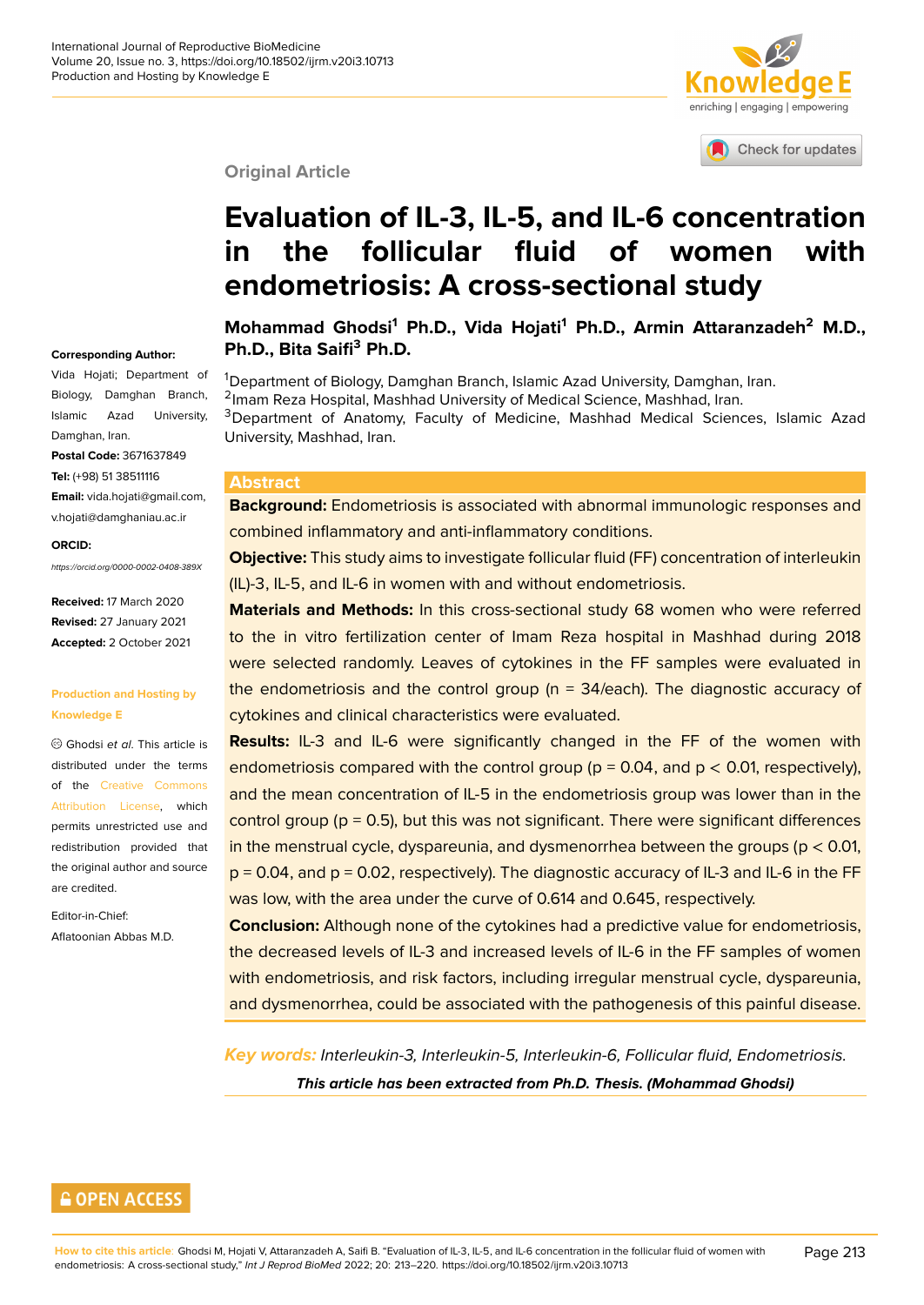# **1. Introduction**

Endometriosis is a common condition in an infertile woman characterized by the growth of endometrial-like tissues with glands and stroma outside of the pelvic cavity (1). Approximately 10%- 15% of women of reproductive age suffer from the disease complications related to dysmenorrhea, dyspareunia, pelvic pain, and infertility (2).

Some previous studies have demonstrated differential expression of anti-inflammatory cytokines, which play a role in the endometriosis pathogenesis (3-5). Therefore, it seems that endometriosis is a pathological condition associated with a combined inflammatory and anti-inflammatory activity where pro-inflammatory type 1 T helper (Th1) cellular response dominates the type 2 T helper (Th2) anti-inflammatory response (3, 6, 7).

Most of the previous studies have evaluated the concentration of interleukin-5 (IL-5) and IL-6 in the peritoneal fluid (PF) or serum of women with endometriosis and not in the follicular fluid (FF) (6-9). Moreover, there are conflicting results about the serum levels of IL-6 in women with endometriosis, and there are no data on the concentration of IL-3.

Hence, the present study aimed to investigate the concentration of these cytokines in the FF of women with endometriosis.

# **2. Materials and Methods**

#### **2.1. Patient's features**

This cross-sectional study recruited a total of 68 women evaluated by laparoscopy, including 34 women with endometriosis as the endometriosis group (31.3  $\pm$  5.6 yr old), and 34 healthy women as a control group (30.1  $\pm$  5.5 yr old), who were referred to the in vitro fertilization (IVF) center of Imam Reza hospital (reproductive medicine unit) in Mashhad, Iran during April 2018. The control group was fertile women selected from couples referred to the IVF center for men's reproductive problems such as azoospermia.

The inclusion criteria for the control group were regular menstrual cycles, normal androgen levels, and not taking any medication. The exclusion criteria were immune system disorders, cancer, inflammatory disease, infectious diseases, history of pelvic surgery, and taking exogenous hormones three months pre-test. All participant's demographic and clinical characteristics comprising age, body mass index, endometrial thickness, menstrual cycle, galactorrhea, hirsutism, dyspareunia, and dysmenorrhea were collected and compared between the groups.

#### **2.2. Ovarian stimulation**

Ovarian stimulation was performed using a gonadotropin-releasing hormone antagonist protocol. Recombinant follicle-stimulating hormone treatment was commenced as 150- 225 IU each day on day two of the menstrual cycle. Ovulation was triggered using 10,000 IU of human chorionic gonadotropin after observing at least two follicles with a diameter of 17 mm. After ovulation is stimulated, the best time to extract oocytes by performing a puncture through the vagina with the help of ultrasound is about 36-38 hr after the injection. Oocytes were collected separately (from four follicles per woman). Under short-term anesthesia, the follicles were pierced with a special needle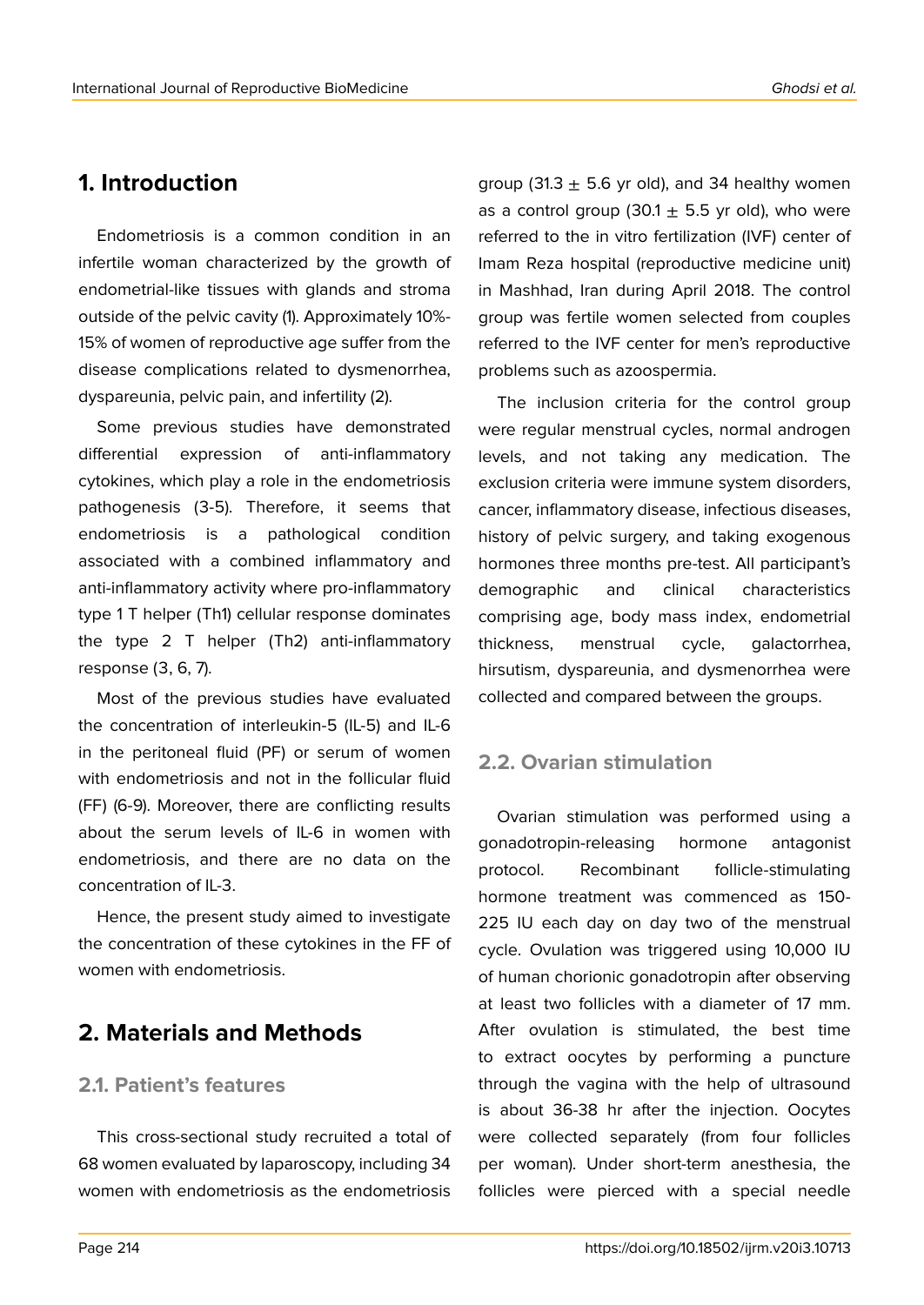through transvaginal ultrasound to remove the oocyte with the surrounding FF.

Response to the stimulation was confirmed using laboratory tests, and the size of follicles and endometrial growth were evaluated with sonography. FF was collected and used for the measurement of interleukin concentrations.

### **2.3. Interleukin measurement**

FF concentrations of IL-3 and IL-5 were assessed by human enzymelinked immunosorbent assay (ELISA) kit (EASTBIOPHARM, Hangzhou, China), and concentration of IL-6 was measured with human IL-6 Platinum ELISA Kit (eBioscience, an Affymetrix Company, North America and Europe). IL-3 and IL-5 assays had a sensitivity of 1.02 pg/ml and 1.52 ng/L, respectively. Both tests showed intra-assay of coefficient of variability < 10% and inter-assay of coefficient of variability < 12%. IL-6 immunoassay had a sensitivity of 0.92 pg/m, the overall intraassay coefficient of variation of 3.4%, and the overall inter-assay coefficient of 5.2%. The normal assay range for IL-3, IL-5, and IL-6 was 2-600 pg/ml, 3-900 ng/L (EASTBIOPHARM, China, Hangzhou), and 1-100 pg/ml (eBioscience, an Affymetrix Company, North America and Europe), respectively.

### **2.4. Evaluation of total testosterone serum concentration**

Total testosterone levels were determined by competitive immunoassay using the ADVIA Centaur kit, ADVIA Centaur XP, and ADVIA Centaur XPT systems (SIEMENS, USA). Measurement was performed in the early follicular phase (day 2-5 of the menstrual cycle) when the patient was fasting the night before.

### **2.5. Ethical considerations**

This study was a part of a project performed under the instructions of the Ethics Committees of the Islamic Azad University, Damghan Branch, Damghan, Iran (Code: IR.IAU.REC 14230525981001). Before sample collection, participants signed informed consent.

### **2.6. Statistical analysis**

Data were analyzed by statistical software Statistical Package for the Social Sciences (SPSS) version 16 (SPSS, Inc., Chicago, IL). The results were expressed as mean  $\pm$  SD. The variables' normality was checked with the Kolmogorov-Smirnov test. The Mann-Whitney U test analyzed non-normal distributions. The Chi-square test was used to compare categorical variables between two groups in large samples, and in the case of small samples, Fisher's exact test was used (frequency  $<$  20%). P  $<$  0.05 was statistically significant. To determine the diagnostic accuracy of each cytokine, the receiver operating characteristics (ROC) curve analysis was used.

# **3. Results**

In this cross-sectional study, 34 infertile women with endometriosis were included. They were undergoing IVF at Imam Reza hospital in Mashhad during April 2018. 34 healthy women were considered the control group who had male infertility problems (Table I). Table II shows the relationship between the menstrual cycle,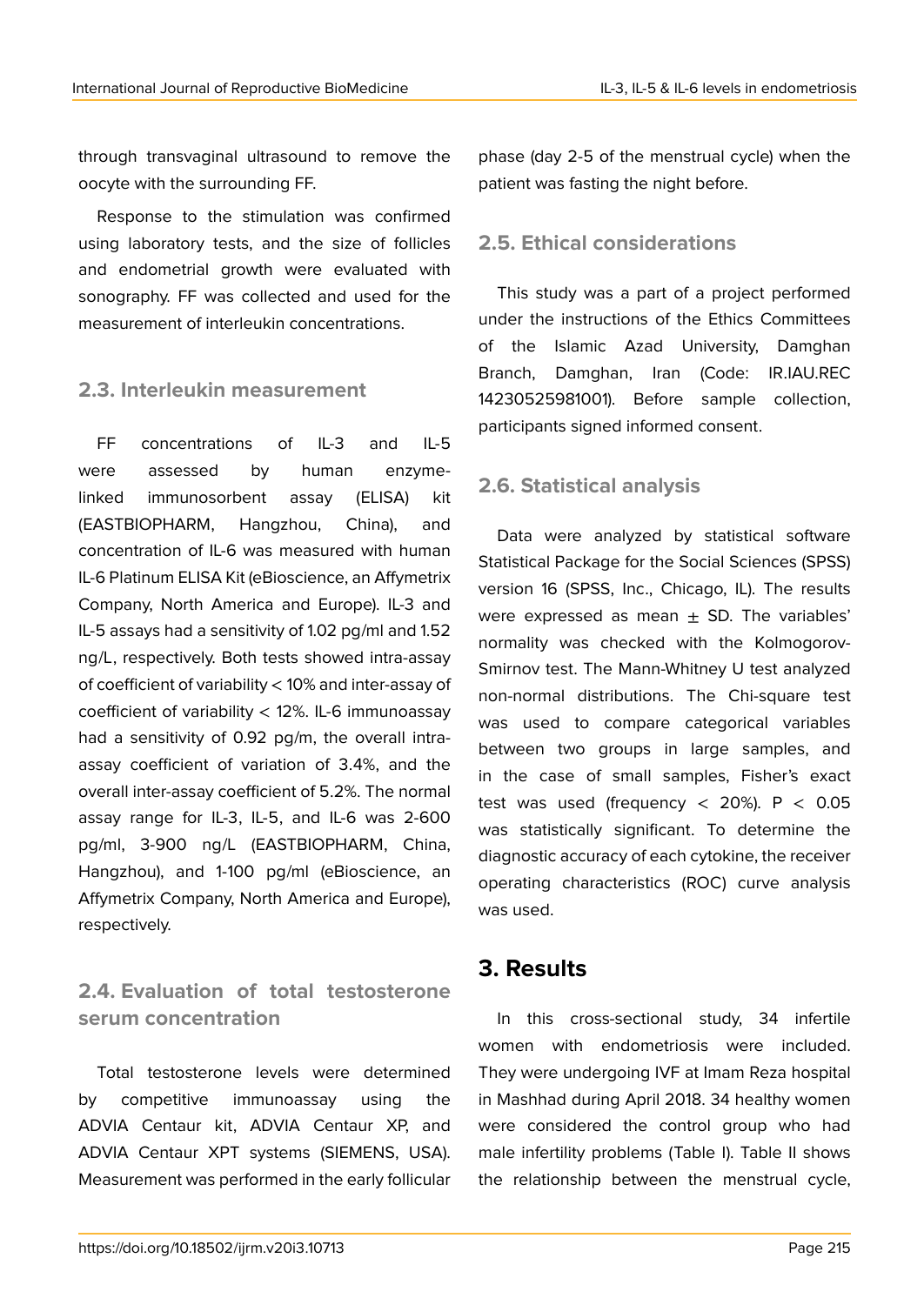hirsutism, galactorrhea, dysmenorrhea, and dyspareunia in each group.

FF concentrations of IL-3, IL-5, and IL-6 in women with endometriosis and controls are presented in figure 1. The mean concentration of IL-3 in the women with endometriosis was 125.9  $\pm$  79.8 pg/ml, which was much lower than the control group  $(173.9 \pm 109.2 \text{ pq/ml}, p = 0.04)$ . Furthermore, the mean concentration of IL-5 in the endometriosis group was lower than the control group (228.5  $\pm$  180.7 ng/L vs. 195.8  $\pm$  106.8 ng/L, p = 0.50). The mean concentration of IL-6 showed a significant increase in the endometriosis women  $(47.5 \pm 72.8 \text{ pg/ml})$  compared to the control group  $(9.7 \pm 6.5 \text{ pg/ml}, p = 0.03)$ .

Using ROC curve analysis in the diagnosis of endometriosis, the area under the curve (AUC) for IL-3 was 0.635 (95% CI: 0.50-0.76), and the sensitivity and specificity were 58% and 60%, respectively. Furthermore, FF IL-6 achieved a low diagnostic value, with an AUC of 0.645 (95% CI: 0.51-0.78) and sensitivity and specificity of 64% and 68%, respectively (Figure 2). Table III shows the AUC, sensitivity, and specificity of IL-3, IL-5, and IL-6 for diagnosis of endometriosis with confidence intervals.

**Table I.** Demographic characteristics in the endometriosis and control groups

| <b>Variables</b>                    | <b>Endometriosis</b> | <b>Control</b>  | P-value     |
|-------------------------------------|----------------------|-----------------|-------------|
| Age (yr)                            | $31.3 + 5.6$         | $30.1 \pm 5.5$  | $0.32^{b}$  |
| Body mass index ( $\text{kg/m}^2$ ) | $26.3 + 4.3$         | $25.1 \pm 3.5$  | $0.20^{b}$  |
| <b>Endometrial thickness (mm)</b>   | $9.02 + 2.2$         | $9.96 + 1.0$    | $0.10^{b}$  |
| Testosterone levels (nd/dl)         | $52.5 + 22.3$        | $41.9 \pm 13.7$ | $0.01^{*a}$ |

Data are presented as Mean  $\pm$  SD. <sup>a</sup>Based on Fisher's exact test, <sup>b</sup>Based on Mann-Whitney test, \*P-value < 0.05

**Table II.** Clinical characteristics of the control and endometriosis groups

| <b>Variables</b>       | Endometriosis ( $n = 34$ ) | Control ( $n = 34$ ) | P-value           |  |
|------------------------|----------------------------|----------------------|-------------------|--|
| <b>Menstrual cycle</b> |                            |                      |                   |  |
| Regular                | 27(79.4)                   | 34 (100.0)           | $< 0.01a*$        |  |
| <b>Irregular</b>       | 7(20.6)                    | $\mathbf{O}$         |                   |  |
| <b>Galactorrhea</b>    |                            |                      |                   |  |
| <b>Negative</b>        | 33 (97.1)                  | 34 (100.0)           | 0.46 <sup>b</sup> |  |
| <b>Positive</b>        | 1(2.9)                     | 0                    |                   |  |
| <b>Hirsutism</b>       |                            |                      |                   |  |
| <b>Negative</b>        | 29 (85.3)                  | 33 (97.5)            | 0.09 <sup>b</sup> |  |
| <b>Positive</b>        | 5(14.7)                    | 1(2.5)               |                   |  |
| <b>Dyspareunia</b>     |                            |                      |                   |  |
| <b>Negative</b>        | 30 (88.2)                  | 34 (100.0)           | $0.04^{a*}$       |  |
| <b>Positive</b>        | 4(11.8)                    | $\circ$              |                   |  |
| <b>Dysmenorrhea</b>    |                            |                      |                   |  |
| <b>Negative</b>        | 22 (64.7)                  | 29 (87.5)            | $0.02^{a*}$       |  |
| <b>Positive</b>        | 12(35.3)                   | 5(12.5)              |                   |  |

Data are presented as n (%). <sup>a</sup>Based on Fisher's exact test, <sup>b</sup>Based on the Chi-square test, \*P-value < 0.01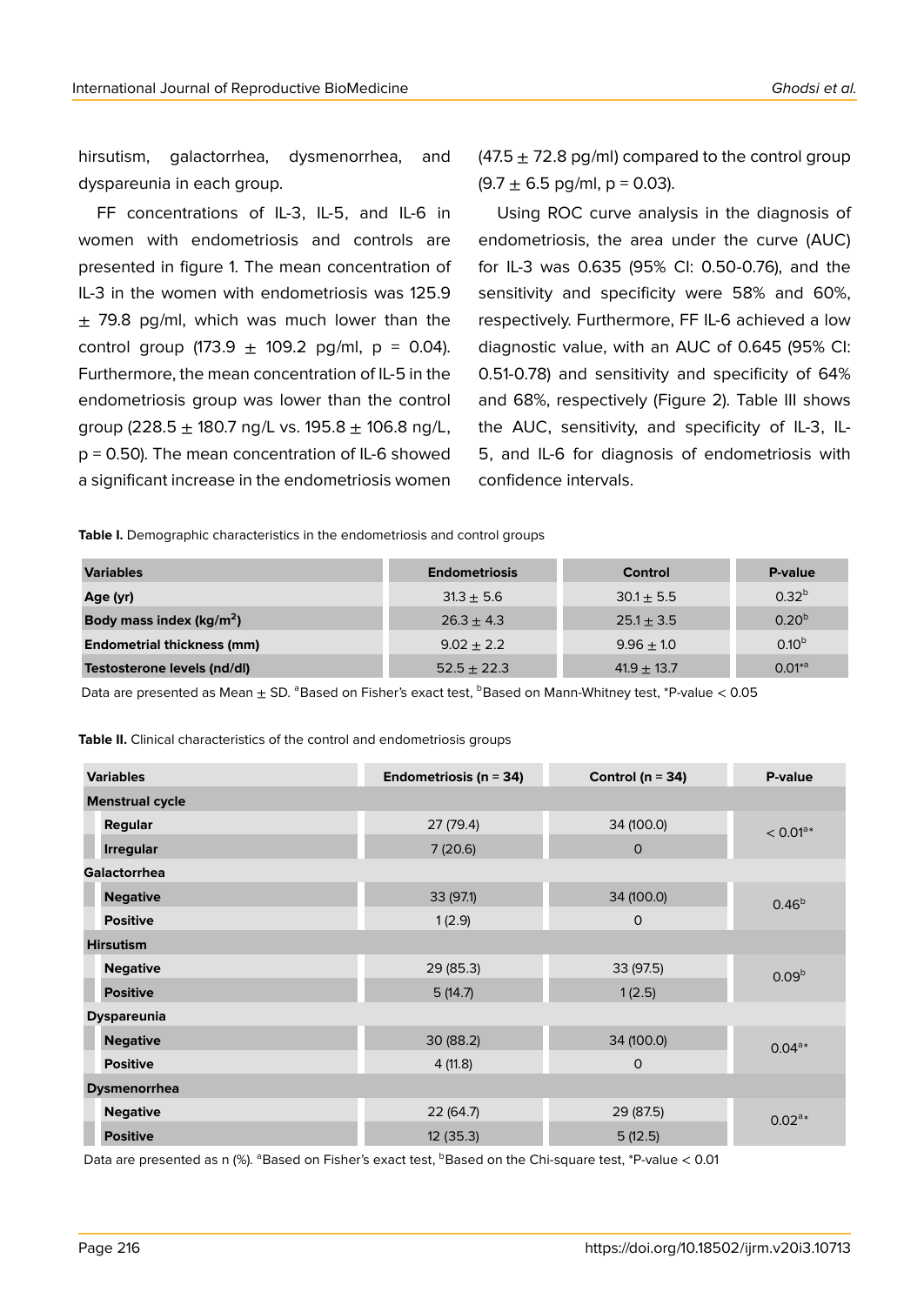| Cytokine | <b>AUC</b> | 95% confidence intervals of AUC | <b>Sensitivity %</b> | <b>Specificity %</b> | Cut-off value (pg/ml) | P-value |
|----------|------------|---------------------------------|----------------------|----------------------|-----------------------|---------|
| $IL-3$   | 0.635      | 0.507-0.764                     | 58                   | 60                   | 98.68                 | < 0.05  |
| $IL-5$   | 0.456      | 0.317-0.594                     | 73                   | 43                   | 194.16                | 0.51    |
| $IL-6$   | 0.645      | 0.513-0.778                     | 64                   | 68                   | 8.36                  | 0.03    |

**Table III.** Sensitivity and specificity of the follicular fluid concentration of IL-3, IL-5, and IL-6

IL: Interleukin, ROC Analysis, AUC: Area under the ROC curve for ILs shows that this cytokine has a medium ability in the prediction of biochemical pregnancy



**Figure 1.** Levels of IL-3, IL-5, and IL-6 in the follicular fluids between groups. Cytokine-specific ELISA kit. Results are expressed as Mean  $\pm$  SD.



**Figure 2.** Receiver operating characteristics curve analysis shows IL-3 and IL-6 in endometriosis.

### **4. Discussion**

In this study, IL-3, IL-5, and IL-6 were measured in the FF of women with endometriosis. The results demonstrated significant alterations in the FF concentration of IL-6 and IL-3 in endometriosis women compared to the controls. Although the FF concentration of IL-5 was reduced in endometriosis women, this change was not statistically significant.

The evidence suggests that a combination of hormonal, immunological, genetic, and environmental factors is involved in the origin and development of endometriosis. Nevertheless, the etiology of endometriosis is not fully understood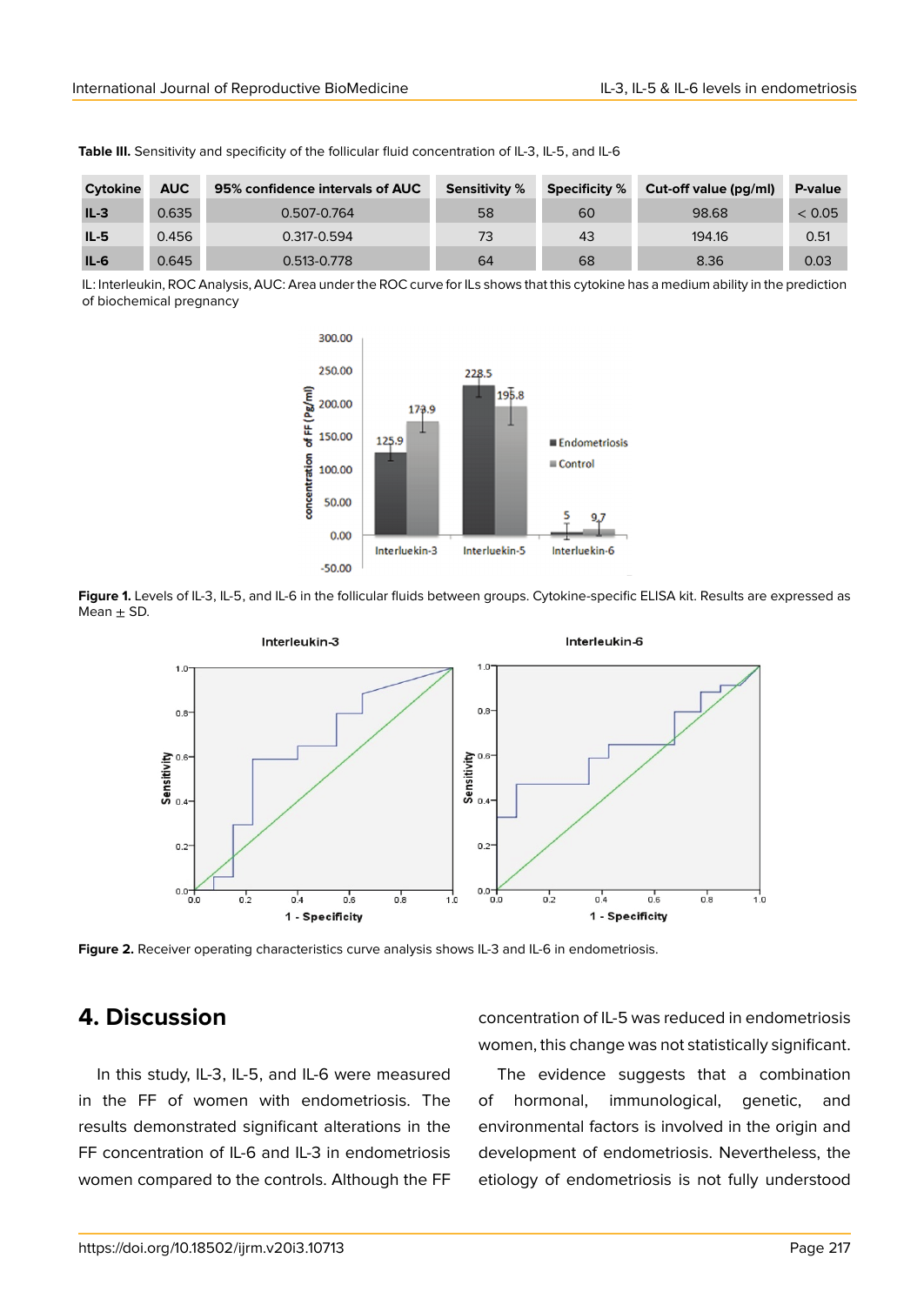(3, 10). Given the crucial role of the inflammatory immune responses in the progression and development of endometriosis, the disease is considered an immune-related chronic inflammatory disease (7). Inflammation cascades lead to the activation of the immune-related cells, which produces cytokines, chemokines, and growth factors (11).

Previous findings suggested altered cytokine secretion by Th1 and Th2 cells in women with endometriosis. Changes in the balance between Th1 and Th2 cells toward Th2 may cause failure in the immunological defense system in endometriosis women (12). Altered macrophages cause ectopic endometrial cells to move into the peritoneal cavity. These cells produce inflammatory cytokines that cause the absorption and activation of T1, T2 cells (7). As stated previously, IL-6 as a pro-inflammatory cytokine contributes to the initiation and development of endometriosis via the cytokine network (9). This cytokine is predominantly secreted by macrophages. An increased number of macrophages has been reported in the PF of the women with endometriosis, which produces more IL-6, demonstrating the involvement of IL-6 in the pathogenesis of the disease (11). The present study also indicated that IL-6 concentration significantly increases in women with endometriosis. Antiinflammatory cytokines participate in the progression of the disease through the promotion of ectopic growth, adhesion, angiogenesis, and increase in the survival of the endometrial implants (3). It seems that IL-5 elicits local inflammation in women with endometriosis and may act at the earlier stages of this inflammatory condition to develop endometrial lesions (13).

Indeed, IL-5 causes tissue damage in the inflammatory tissues. On the other hand, tissue damage induced by the growth of endometriosis activates macrophages to produce IL-6, and as a result, inflammation occurs. IL-6 produces fibrinogen and activates other coagulating factors to form thrombin at the inflammatory sites. Such a change by IL-6 helps to improve tissue damage and inhibits systemic inflammation and tissue injury. Therefore, there is an interaction between IL-5 and IL-6 so IL-6 heals IL-5-induced tissue damage.

In inflammatory diseases, such as endometriosis, IL-5 is reduced as an antiinflammatory factor (8). The present study demonstrated no significant reduction in the FF concentration of IL-5 between the endometriosis and control groups. This discrepancy between the present study results and previous studies might be partially due to the use of different assay methods, study design, sample size, and differences in the study sample.

IL-3 and IL-5 share a beta-receptor subunit and exert similar biological activities. These cytokines regulate inflammation and are involved in the pathology of chronic inflammatory diseases (14). The current study displayed a lower concentration of IL-3 as an anti-inflammatory cytokine in the FF samples of women with endometriosis, suggesting the role of IL-3 in the pathogenesis and progression of this chronic inflammatory condition.

To our knowledge, this is the first study that assesses the FF diagnostic value of IL-3 and IL-5 to predict endometriosis in women undergoing IVF. This study indicated low diagnostic accuracy for IL-3, IL-5, and IL-6 in the FF samples based on the ROC curve analysis. None of the studied cytokines achieved a cutoff point with acceptable sensitivity and specificity.

Some studies have revealed that IL-6 could be a good marker for diagnosing endometriosis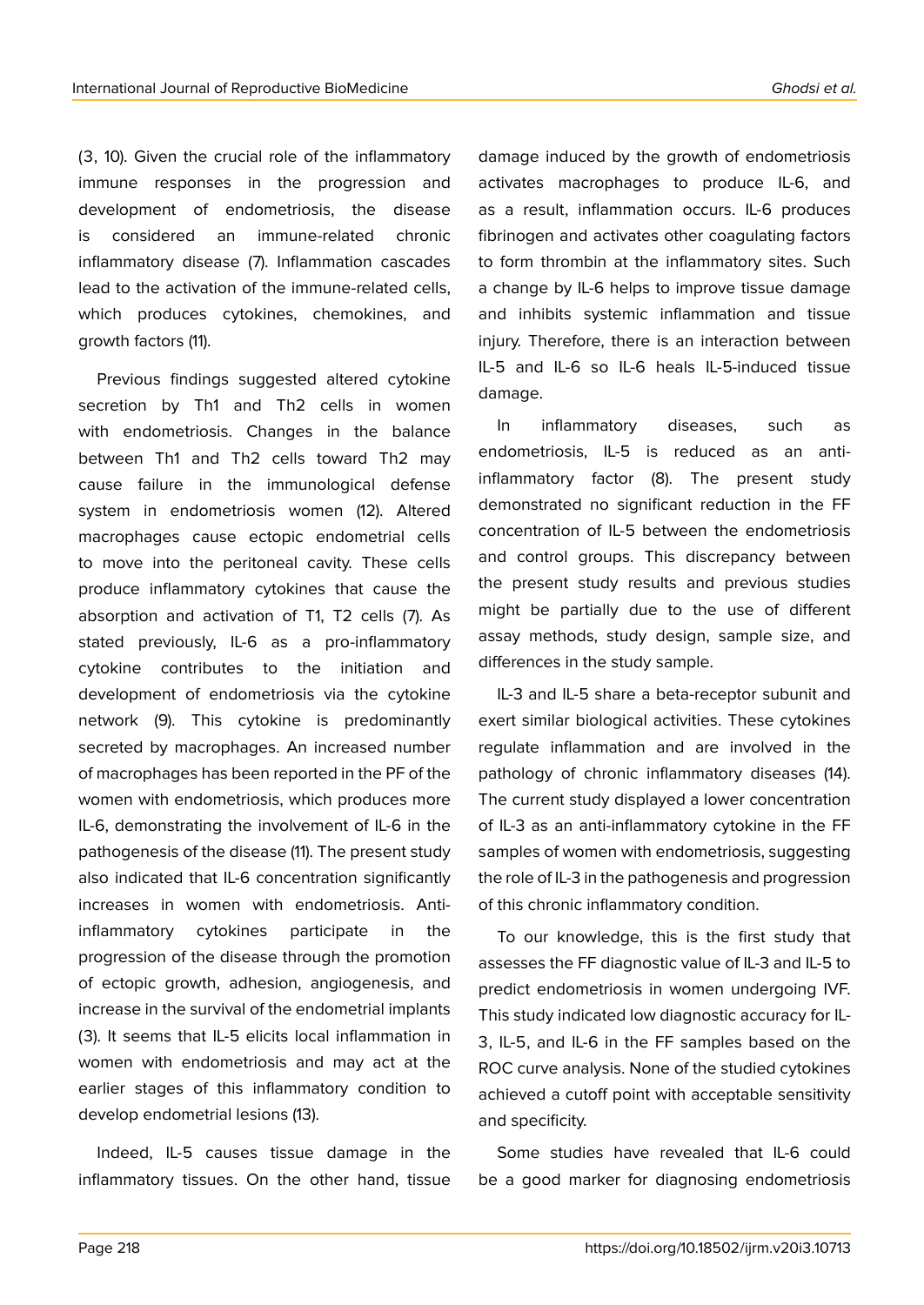(15, 16). Jiang et al. found that the diagnostic accuracy of IL-6 in the serum and PF samples was high, with the AUC values of 0.905 and 0.952, respectively. The sensitivity and specificity of the serum IL-6 to predict the presence of endometriosis were 90% and 93.7%, respectively. Therefore, they concluded that the serum IL-6 could be used as an excellent marker to discriminate between the women with and without endometriosis (15). However, other studies in agreement with present study results reported that the predictive value of IL-6 is low and cannot be used as a suitable diagnostic or prognostic test for endometriosis (17, 18). The reasons for these conflicting and contradictory observations might be variations in the assay methods, patient selection, menstrual phases, endometriosis types and stages, and a relatively smaller sample size.

The present study showed that endometriosis is associated with irregular menstrual cycle, dysmenorrhea, and dyspareunia. These data agree with the findings of the previous studies. Hadisaputra and colleagues suggested dyspareunia and dysmenorrhea as the clinical symptoms in women with endometriosis (19). Moreover, a previous study identified a family history of endometriosis, galactorrhea history, pelvic surgery history, dysmenorrhea, pelvic pain, dyspareunia, fatigue, and diarrhea as risk factors associated with endometriosis (20).

Endometriosis can also affect the length of a person's menstrual cycles and how long the bleeding lasts. Some studies have demonstrated that short-term menstrual periods increase the risk of endometriosis (21). Since their bodies have more tissue for shedding, they may suffer from heavy menstrual cycles, which may take longer than seven days. Their cycles may also shorten, and the menstruation begins earlier than 28 days.

Pain and bleeding during ovulation are the other characteristics of these women (21).

# **5. Conclusion**

In summary, the results demonstrated a significant elevation in the IL-6 concentration and a remarkable reduction in the IL-3 levels in the FF samples of women with endometriosis compared to the control group, suggesting the involvement of these cytokines in the pathogenesis of endometriosis. However, the FF concentration of these cytokines offers little value in diagnosing endometriosis. Therefore, further investigations in larger sample sizes are necessary to elucidate and confirm the role of pro-and anti-inflammatory cytokines in the etiology of endometriosis and to introduce an appropriate biomarker for diagnosis of endometriosis in the early stages.

# **Acknowledgments**

The authors wish to thank the Milad Infertility and Research Center staff, Imam Reza hospital, Mashhad University of Medical Sciences, and the Islamic Azad University, Damghan Branch for their kind assistance.

# **Conflicts of Interest**

The authors declare that there is no conflict of interest.

# **References**

- [1] Parasar P, Ozcan P, Terry KL. Endometriosis: Epidemiology, diagnosis and clinical management. *Curr Obstet Gynecol Rep* 2017; 6: 34–41.
- [2] Mehedintu C, Plotogea MN, Ionescu S, Antonovici M. Endometriosis still a challenge. *J Med Life* 2014; 7: 349– 357.